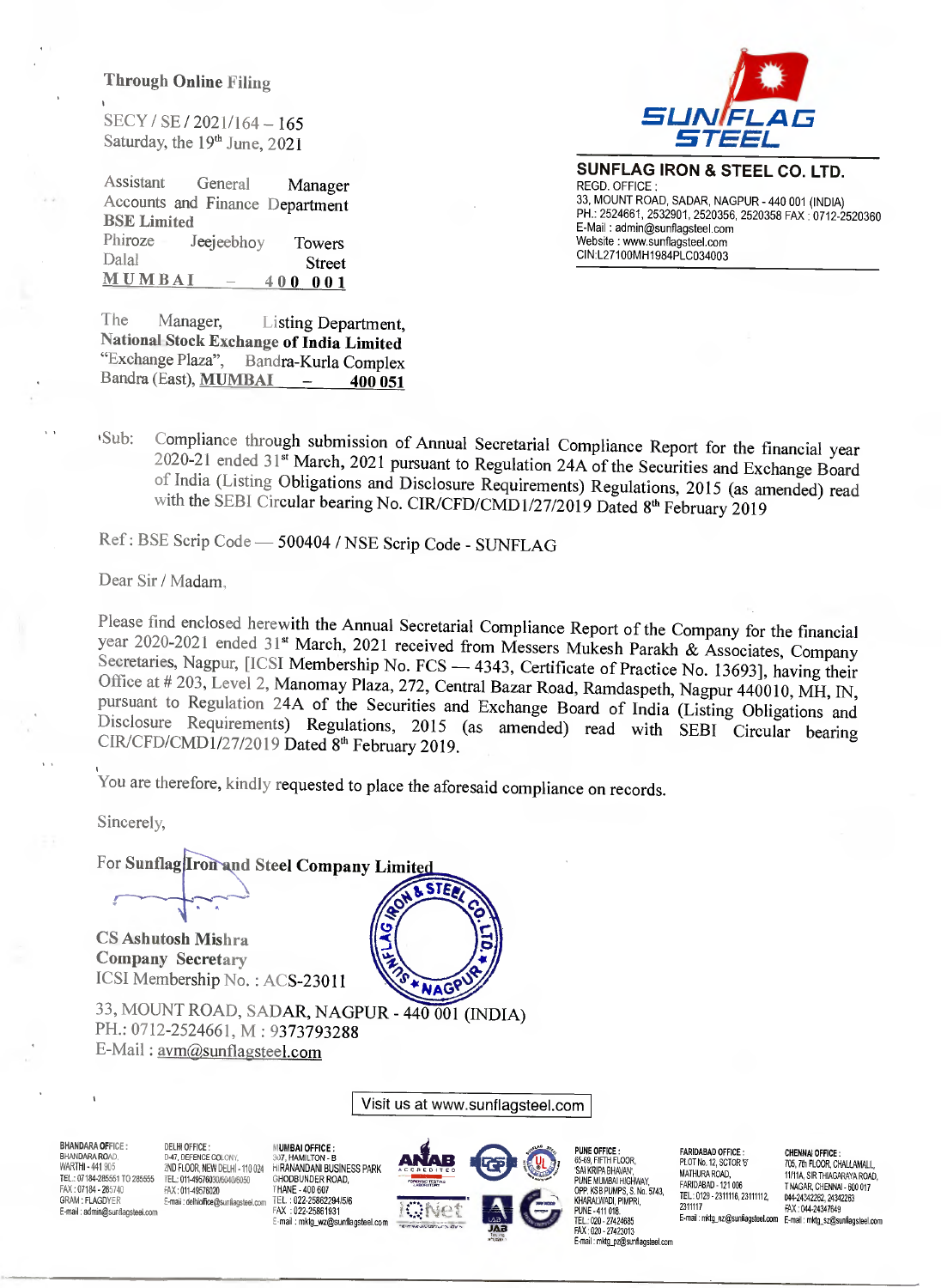

**1** 

## **ANNUAL SECRETARIAL COMPLIANCE REPORT OF SUNFLAG IRON AND STEEL COMPANY LIMITED FOR THE FINANCIAL YEAR 2020-2021 ENDED 31 MARCH 2021**

*[Pursuant to Regulation 24A of the Securities and Exchange Board of India (Listing Obligations and Disclosure Requirements) Regulations, 2015 (as amended) read with SEBI Circular bearing No. CIR/CFD/CMD1/27/2019 Dated 8 February 2019]* 

### **Sunflag Iron and Steel Company Limited CIN — L 27100 MH 1984 PLC 034003 33 Mount Road, Sadar, Nagpur 440001, MH, IN**

**We,** Messers Mukesh Parakh & Associates, Company Secretaries, Nagpur, [ICSI Unique Identification Number S2015MH344000], having its Office at # 203, Level 2, Manomay Plaza, 272, Central Bazar Road, Ramdaspeth, Nagpur 440010, MH, IN, have examined:-

- (a) all the documents and records made available to us and explanation provided by Sunflag Iron and Steel Company Limited, [Corporate Identification Number (CIN) — L 27100 MH 1984 PLC 034003], having its Registered Office at 33, Mount Road, Sadar, Nagpur - 440001, MH, **IN ("the listed entity"),**
- (b) the filings or submissions made by the listed entity to the stock exchange/s,
- (c) website of the listed entity, and
- (d) any other document or filing, as may be relevant, which has been relied upon to make this report,

for the fmancial year 2020-2021 ended 31 March 2021 **("Review Period")** in respect of compliance with the provisions of:-

- (a) the Securities and Exchange Board of India Act, 1992 **("SEBI Act")** and the Regulations, circulars, guidelines, issued thereunder; and
- (b) the Securities Contracts (Regulation) Act, 1956 **("SCRA"),** rules made thereunder and the Regulations, circulars, guidelines, issued thereunder by the Securities and Exchange Board of India **("SEBI");**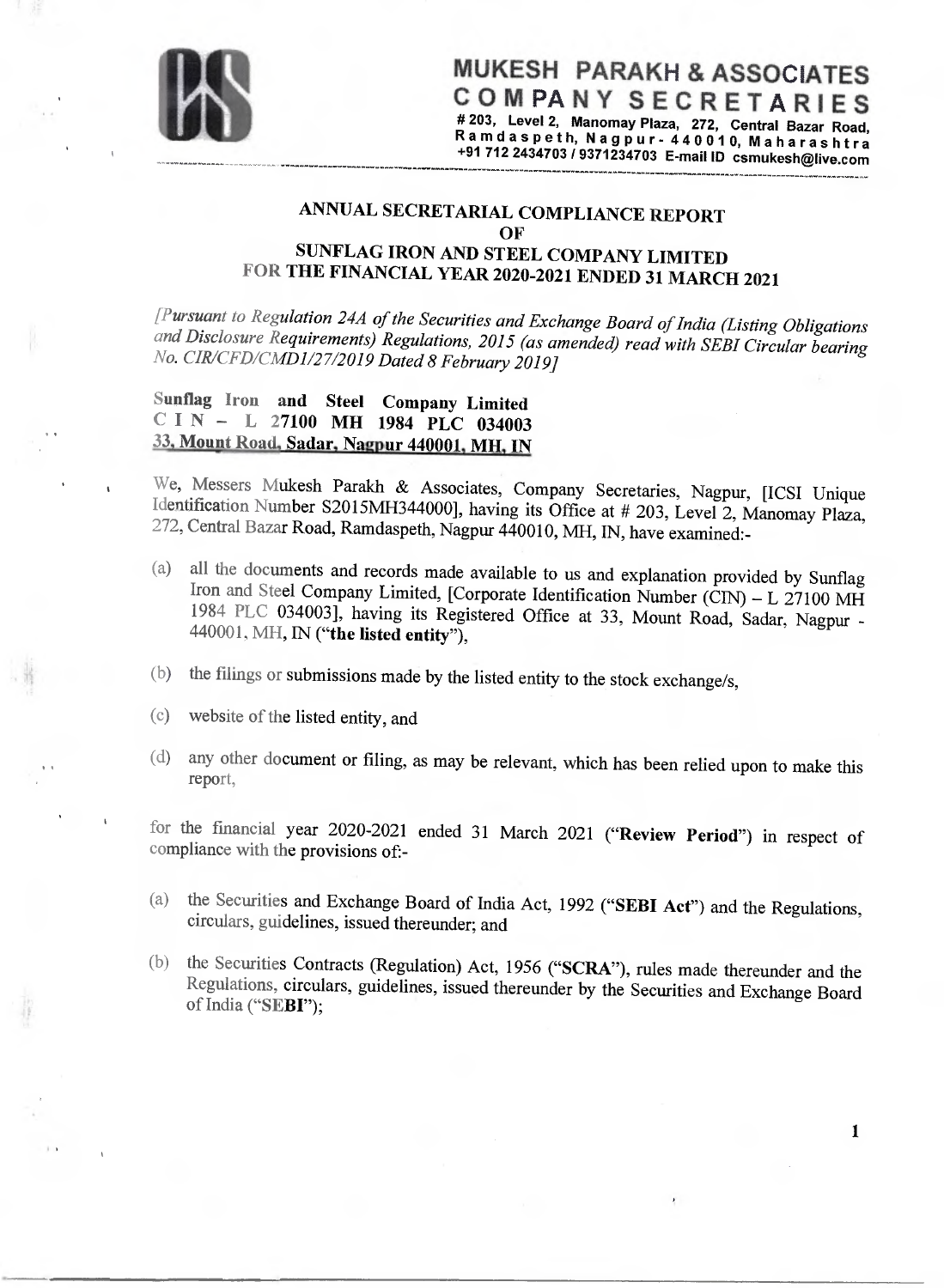

MUKESH PARAKH & ASSOCIATES COMPANY SECRETARIES **# 203, Level 2, Manomay Plaza, 272, Central Bazar Road, Ramdaspeth, Nagpur- 440010, Maharashtra +91 712 2434703 / 9371234703 E-mail ID csmukesh@live.com** 

The specific Regulations, whose provisions and the circulars or guidelines issued thereunder, have been examined, include:-

- (a) Securities and Exchange Board of India (Listing Obligations and Disclosure Requirements) Regulations, 2015;
- (b) Securities and Exchange Board of India (Issue of Capital and Disclosure Requirements) Regulations, 2018 — Not Applicable to the Listed Entity for the Review Period;
- (c) Securities and Exchange Board of India (Substantial Acquisition of Shares and Takeovers) Regulations, 2011;
- (d) Securities and Exchange Board of India (Buyback of Securities) Regulations, 2018 Not Applicable to the Listed Entity for the Review Period;
- (e) Securities and Exchange Board of India (Share Based Employee Benefits) Regulations, 2014 — Not Applicable to the Listed Entity for the Review Period;
- Securities and Exchange Board of India (Issue and Listing of Debt Securities) Regulations, 2008 — Not Applicable to the Listed Entity for the Review Period; (f)
- Securities and Exchange Board of India (Issue and Listing of Non-Convertible and Redeemable Preference Shares) Regulations, 2013 — Not Applicable to the Listed Entity for the Review Period; (g)
- (h) Securities and Exchange Board of India (Prohibition of Insider Trading) Regulations, 2015;
- (i) Any other regulations as applicable
	- (i) Securities and Exchange Board of India (Depositories and Participants) Regulations, 2018;
	- (ii) Securities and Exchange Board of India (Registrars to an Issue and Share Transfer Agents) Regulations, 1993 regarding the Companies Act, 2013 and dealing with client;

2

and circulars or guidelines issued thereunder;

挂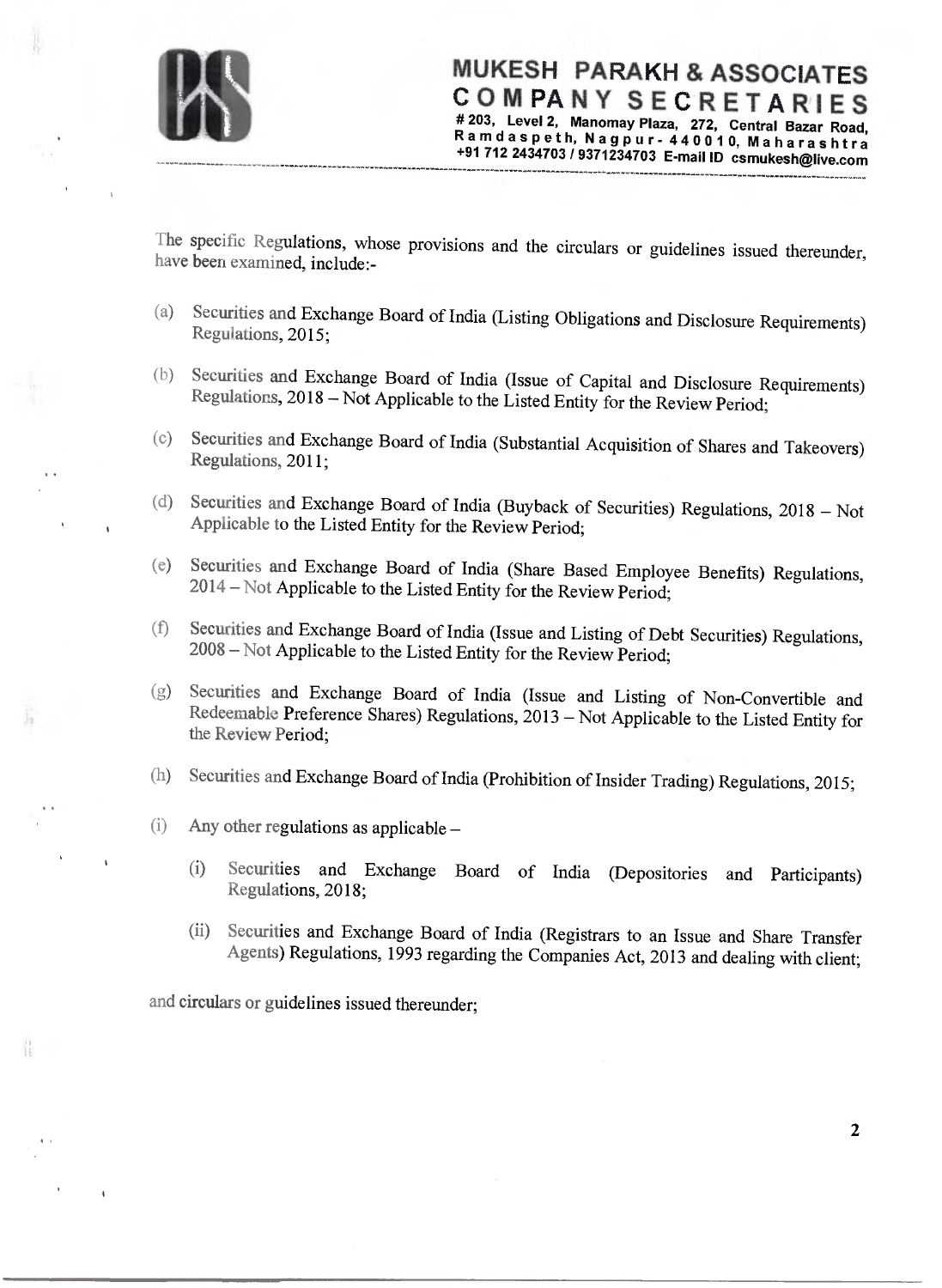

**MUKESH PARAKH & ASSOCIATES COMPANY SECRETARIES # 203, Level 2, Manomay Plaza, 272, Central Bazar Road, Ramdaspeth, Nagpur- 440010, Maharashtra +91 712 2434703 / 9371234703 E-mail ID csmukesh@live.com** 

**\_\_\_\_\_\_\_\_ \_\_\_\_\_\_\_\_\_\_ \_\_\_\_\_\_\_\_\_\_** 

and based on the above examination, We hereby report that, during the Review Period:-

(a) The listed entity has complied with the provisions of the above Regulations and circulars or guidelines, issued thereunder, except in respect of matters specified below:-

| Sr.<br>No. | <b>Compliance Requirement</b><br>(Regulations / circulars / guidelines<br>including specific clause) | Deviations            | <b>Observations / Remarks</b><br>of the Practicing<br>Company Secretary |
|------------|------------------------------------------------------------------------------------------------------|-----------------------|-------------------------------------------------------------------------|
|            |                                                                                                      | <b>Not Applicable</b> |                                                                         |

- (b) The listed entity has maintained proper records under the provisions of the above Regulations and circulars or guidelines, issued thereunder insofar as it appears from our examination of those records.
- (c) The following are the details of actions taken against the listed entity, its promoters, directors or material subsidiaries either by SEBI or by Stock Exchanges (including under the Standard Operating Procedures issued by SEBI through various circulars) under the aforesaid Acts or Regulations and circulars or guidelines issued thereunder:

| Sr.<br>No. | Action<br>taken by | Details of<br>violation | Details of action<br>taken e.g. fines.<br>warning letter,<br>debarment, etc. | Observations /<br>remarks of the<br>Practicing Company<br>Secretary, if any. |
|------------|--------------------|-------------------------|------------------------------------------------------------------------------|------------------------------------------------------------------------------|
|            |                    |                         | <b>Not Applicable</b>                                                        |                                                                              |

(d) The listed entity has taken the following actions to comply with the observations made in previous reports:-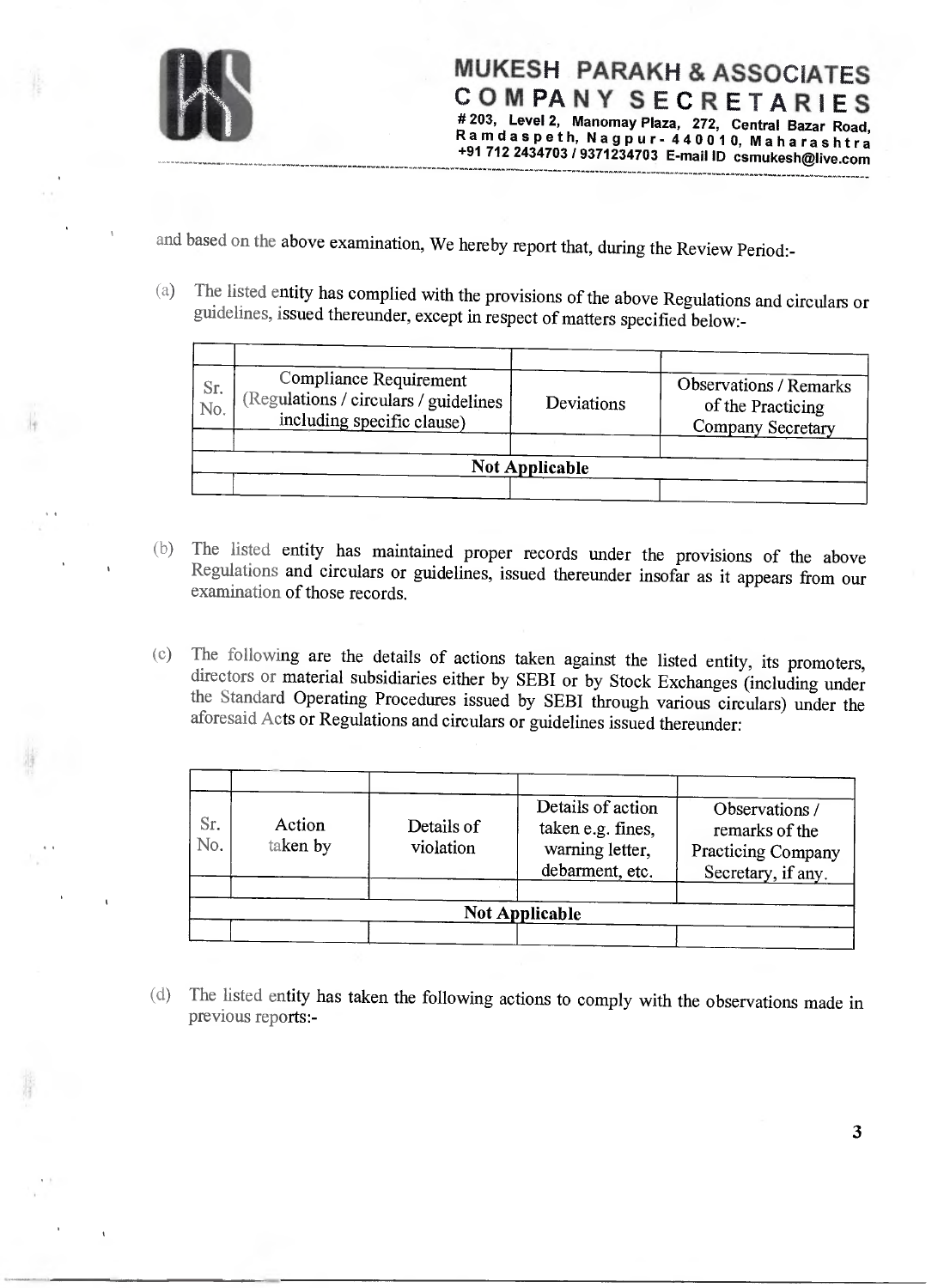

# MUKESH PARAKH & ASSOCIATES COMPANY SECRETARIES **# 203, Level 2, Manomay Plaza, 272, Central Bazar Road,**

**Ramdaspeth, Nagpur- 440010, Maharashtra \_\_\_\_\_\_\_\_\_\_\_\_\_\_\_\_\_\_\_\_\_\_\_\_\_\_\_\_\_ +91 712 2434703 / 9371234703 E-mail ID csmukesh©live.com \_\_\_ \_\_\_\_\_** 

| Sr.<br>No. | Observations of<br>the Practicing<br>Company<br>Secretary in the<br>previous reports | Observations<br>made in the<br>Secretarial<br>Compliance<br>Report for the<br>year ended | Actions taken by<br>the listed entity,<br>if any | Comments of the<br>Practicing Company<br>Secretary on the<br>actions taken by the<br>listed entity |
|------------|--------------------------------------------------------------------------------------|------------------------------------------------------------------------------------------|--------------------------------------------------|----------------------------------------------------------------------------------------------------|
|            |                                                                                      |                                                                                          | <b>Not Applicable</b>                            |                                                                                                    |

Note:- The Government of India is satisfied that the country is threatened with the spread of COVID-19 epidemic which has already been declared as a Pandemic by the WHO, and has considered it necessary to take effective measures to prevent its spread across the country and that there is a need for consistency in the application and implementation of various measures and accordingly, has issued necessary directions for strict implementation of lockdown including break the chain across the country.

Accordingly, the issue of this Annual Secretarial Compliance Report, is subject to the relaxation's granted by the Ministry of Corporate Affairs and Securities and Exchange Board of India and also, the limitation for verification of physical record/s of the Company, which were obtained through electronic mode.

**Signed and Issued on this Thursday, the 17 day of June 2021 at Nagpur.** 

**Messers Mukesh Parakh & Associates Company Secretaries Unique Identification Number S2015MH344000** 

MUKESH **DULICHANDJI** PARAKH Digitally signed by MUKESH DULICHANDJI PARAKH Date: 2021.06.17 19:40:32 +0530'

**CS Mukesh Dulichandji Parakh Proprietor Membership No. FCS — 4343 Certificate of Practice No. 13693 Peer Review Certificate No. 846/2020** 

**Unique Document Identification Number (UDIN): F004343C000480654 Dated 17 June 2021** 

Note - The Annual Secretarial Compliance Report is to be read with our letter of even date which is annexed as an Annex A and forms an integral part of this Report.

**4**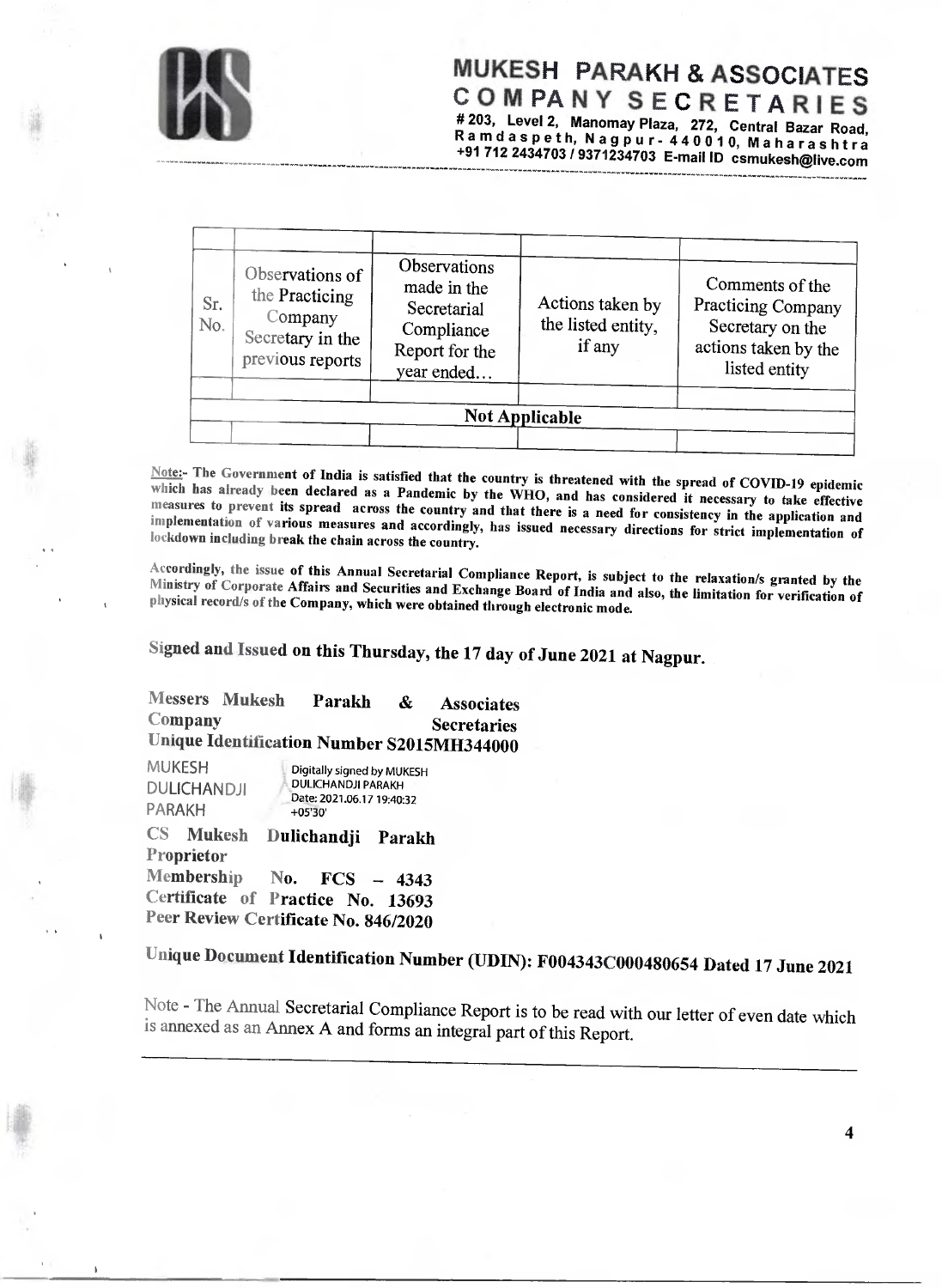

MUKESH PARAKH & ASSOCIATES COMPANY SECRETARIES **# 203, Level 2, Manomay Plaza, 272, Central Bazar Road, Ramdaspeth, Nagpur- 440010, Maharashtra +91 712 2434703 / 9371234703 E-mail ID csmukesh@live.com** 

**---- -** 

**5** 

**----- --------- ----- - ------ ------- ------ -------- --------------- -------------** 

# **Annex A to the Annual Secretarial Compliance Report**

## **Sunflag Iron and Steel Company Limited CIN — L 27100 MH 1984 PLC 034003 33, Mount Road, Sadar, Nagpur 440001, MA, IN**

**----- -------------------** 

We, Messers Mukesh Parakh & Associates, Company Secretaries, Nagpur, [ICSI Unique Identification Number S2015MH344000], having its Office at # 203, Level 2, Manomay Plaza, 272, Central Bazar Road, Ramdaspeth, Nagpur 440010, MH, IN, have conducted the Annual Secretarial Compliance Audit for the purpose of issuing Annual Secretarial Compliance Report of Sunflag Iron and Steel Company Limited, [Corporate Identification Number (CIN)  $- L 27100$ MH 1984 PLC 034003], having its Registered Office at 33, Mount Road, Sadar, Nagpur — 440001, MH, **IN, ("the listed entity")** for the financial year 2020-2021 ended 31 March 2021 **("Review Period")** as to the compliance of applicable statutory provisions and the adherence to good corporate practices by the Listed Entity. Annual Secretarial Compliance Audit was conducted in a manner that provided us a reasonable basis for evaluating the corporate conducts or statutory compliances and expressing our opinion thereon.

The Annual Secretarial Compliance Report is based on our verification of the Company's books, papers, minute books, forms and returns filed and other records maintained by the Company, review of management representation letter along with quarterly compliance report/s by respective Department Head/s, Company Secretary, Chief Financial Officer, Deputy Managing Director, noted and taken on record by the Board of Directors of the Company at their Meeting/s, and also the information and explanation provided by the Company, its officers, agents and authorised representatives, during the conduct of Annual Secretarial Compliance Audit for the Review Period.

As such, our Annual Secretarial Compliance Report of even date is to be read along with this letter:-

### **1. Management's Responsibility**

- (a) It is the responsibility of the management of the Company to maintain records, devise proper systems to ensure compliance with the provisions of all applicable laws and regulations and to ensure that the systems are adequate and operate effectively.
- (b) The compliance of the provisions of other applicable laws, rules, regulations, standards is the responsibility of management of the Company.